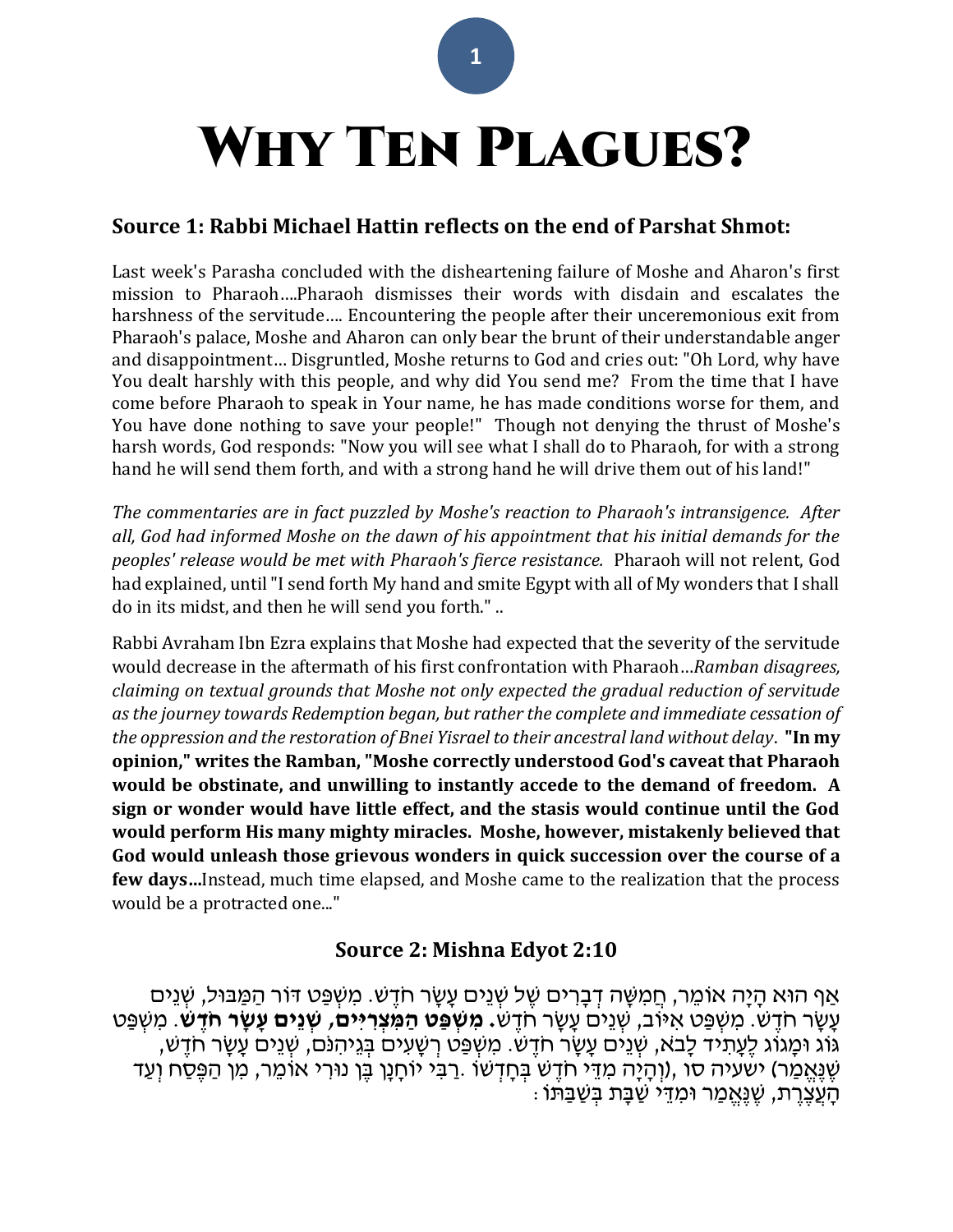Also he used to say that there are five things that last twelve months:The judgment of the generation of the flood [continued] twelve months; The judgment of Job [continued] twelve months; **The judgment of the Egyptians [continued] twelve months;** The judgment of Gog and Magog in the time to come [will continue] twelve months; The judgment of the wicked in gehinom [continues] twelve months, for it is said, and "It will be from one month until its [same] month" [\(Isaiah 66:23\)](/Isaiah.66.23). [Rabbi Yohanan ben Nuri](/topics/rabbi-yohanan-b-nuri) says: "[As long as] from Passover to Shavuoth, for it is said, "And from one Sabbath until its [next] Sabbath" (ibid.).

#### **Source 3: Rav Alex Israel asks…**

Traditionally, we assume that the plagues were enacted by God in order to gain Israel's freedom. But does God need to bring such damage, chaos and ruin to achieve this goal? If God is bringing miracles, then why not put the Egyptians to sleep for a week and let the Jews walk out unnoticed? Why not make one catastrophic plague that would tip the balance in one fell swoop? Why then does God design a system of plague after plague, an ongoing series of wreckage?

## **Source 4: Shemot 9:12**

**יב** וַיִּחַזֵּק יִהוָה אֵת-לֵב פַּרְעֹה, וְלֹא שָ מַ ע אֲ לֵהֶׁ ם: כַאֲ שֶׁ ר ּדִ ּבֶׁ ר יְהוָה,  $\{\mathtt{\mathtt{v}}\}$  אֶל-מֹשֶׁה.  $\{\mathtt{\mathtt{v}}\}$ **12** And the LORD hardened the heart of Pharaoh, and he hearkened not unto them; as the LORD had spoken unto Moses. **{S}**

## **Source 5: Shemot 10:1**

| י 1 And the LORD said unto Moses: 'Go מֵיּאמֶר יְהוָה אֶל-מֹשֶׁה, בּא אֵל-פַּרְעֹה : כִּי<br>in unto Pharaoh; for I have hardened<br>his heart, and the heart of his<br>servants, that I might show these My<br>signs in the midst of them; |
|---------------------------------------------------------------------------------------------------------------------------------------------------------------------------------------------------------------------------------------------|
|                                                                                                                                                                                                                                             |
|                                                                                                                                                                                                                                             |

**Rav Israel:** Commentators suggest that God wants Pharaoh to remain balanced. He wants Pharaoh to make a decision based on rational argument, rooted in "free will", rather than under duress. But what is the point? God wants the Jews out! Why make things more difficult?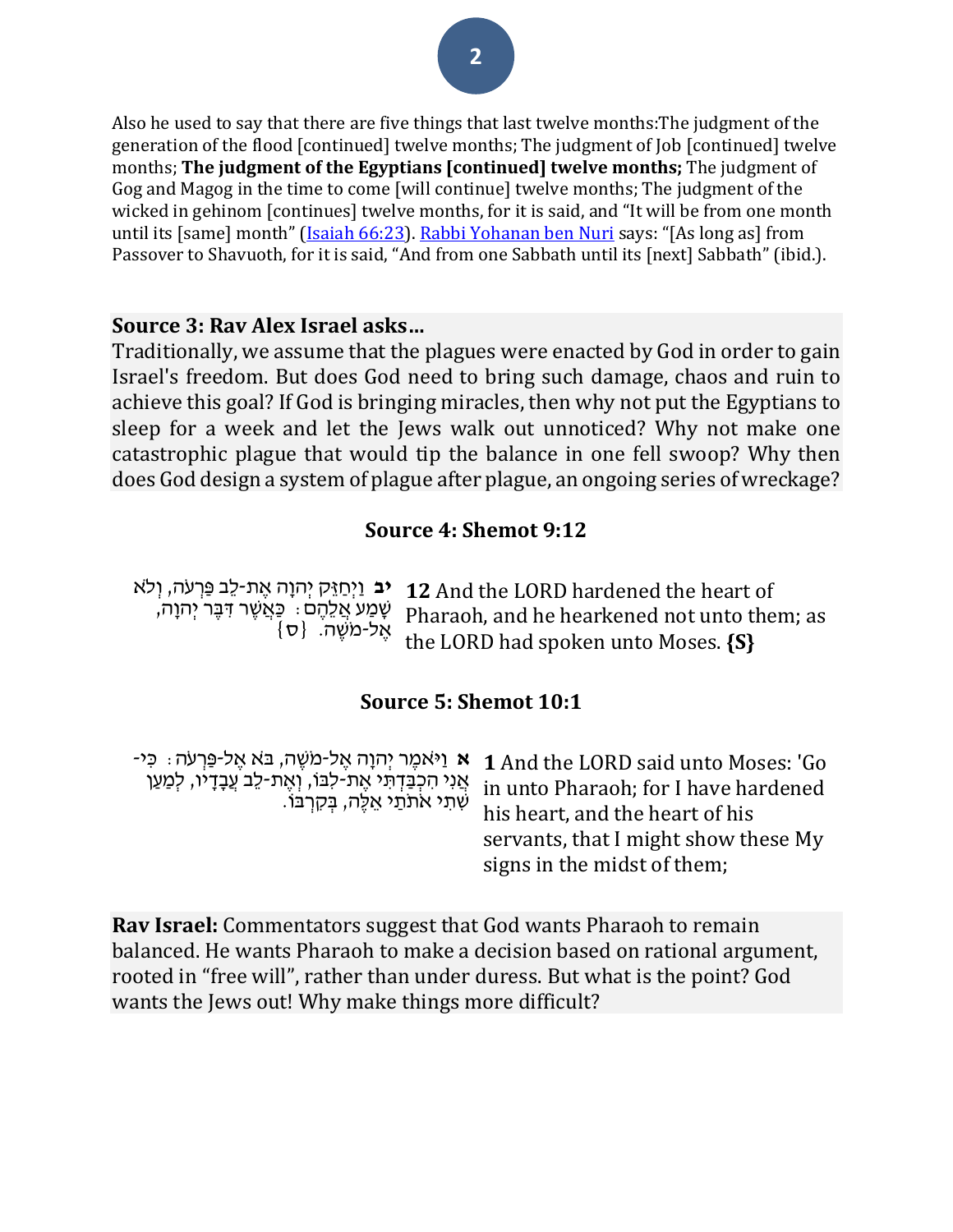## **Source 6: Hagadah Shel Pesach**

**158** These are the Ten Plagues which the Holy One, blessed be He, brought upon the Egyptians, namely as follows:

When saying the ten plagues, spill from the cup itself ten times, as stated above (and when spilling, again have in mind what was said above). The wine remaining in the cup (will have become "wine that causes joy," thus) is not to be spilled, but other wine is added to it [to refill the cup].

## דם Blood. Frogs. Lice. Wild Beasts. Pestilence. Boils. Hail. Locust. Darkness. Slaying of the Firstborn.

referred to them by acronyms: רבי

דצ"ך DeTzaCh (blood, frogs, lice); ADaSh (beasts, pestilence, boils); **BeAChaV** (hail, locust, darkness, firstborn).

- o How and why did Rabbi Yehuda divide the plagues in this way?
- o Why not two groupings of five or some other division?
- o What is the unifying character of each group?

#### **Source 7: Blood – Shemot Ch. 7 דם מכת**

| <b>יד</b> וַיּאמֶר יְהוָה אֶל-מֹשֶׁה, כָּבֵד<br>ֹלֶב פַּרְעֹה ; מֵאֵן, לְשַׁלַּח הָעָם.                                                                                         | <b>14</b> And the LORD said unto Moses: 'Pharaoh's<br>heart is stubborn, he refuseth to let the people<br>go.                                                                                                                   |
|---------------------------------------------------------------------------------------------------------------------------------------------------------------------------------|---------------------------------------------------------------------------------------------------------------------------------------------------------------------------------------------------------------------------------|
| ּטו לֵךְ אֵל-פַּרְעֹה בַּבֹּקֵר, הָנֵּה<br>יֹצֵא הַמַּיִמָה, וְנִצַּבִתָּ לִקְרָאתוֹ,<br>ּעַל-שְׂפַת הַיָּאֹר, וְהַמַּטֵּה אֲשֶׁר-<br>ֶנֶּהְפַּךָּ לְנָחָשׁ, תִּקַּח בִּיָדֵךָ. | 15 Get thee unto Pharaoh in the morning; lo, he<br>goeth out unto the water; and thou shalt stand by<br>the river's brink to meet him; and the rod which<br>was turned to a serpent shalt thou take in thy<br>hand.             |
| <b>טז</b> וְאָמַרְתָּ אֵלָיו, יִהוָה אֱלֹהֵי<br>הַעִּבְרִים שִׁלַחַנִי אֱלֵיךָ לֵאמֹר,<br>ּשַׁלַּח אֵת-עַמִּי, וְיַעַבְדֻנִי בַּמִּדְבָּר<br>וְהִנֵּה לֹא-שָׁמַעְתַּ, עַד-כֹּה. | <b>16</b> And thou shalt say unto him: The LORD, the<br>God of the Hebrews, hath sent me unto thee,<br>saying: Let My people go, that they may serve Me<br>in the wilderness; and, behold, hitherto thou hast<br>not hearkened; |
| <b>יז</b> כֹּה, אָמַר יִהוָה, בִּזאת תֵּדַע,<br>כִּי אֲנִי יְהוָה : הִנֵּה אָנֹכִי מַכֵּה<br>בַּמַּטֶּה אֲשֶׁר-בְּיָדִי, עַל-הַמַּיִּם<br>אֵשֶׁר בַּיְאֹר--וְנֵהֶפְכוּ לְדַם.   | 17 thus saith the LORD: In this thou shalt know<br>that I am the LORD--behold, I will smite with the                                                                                                                            |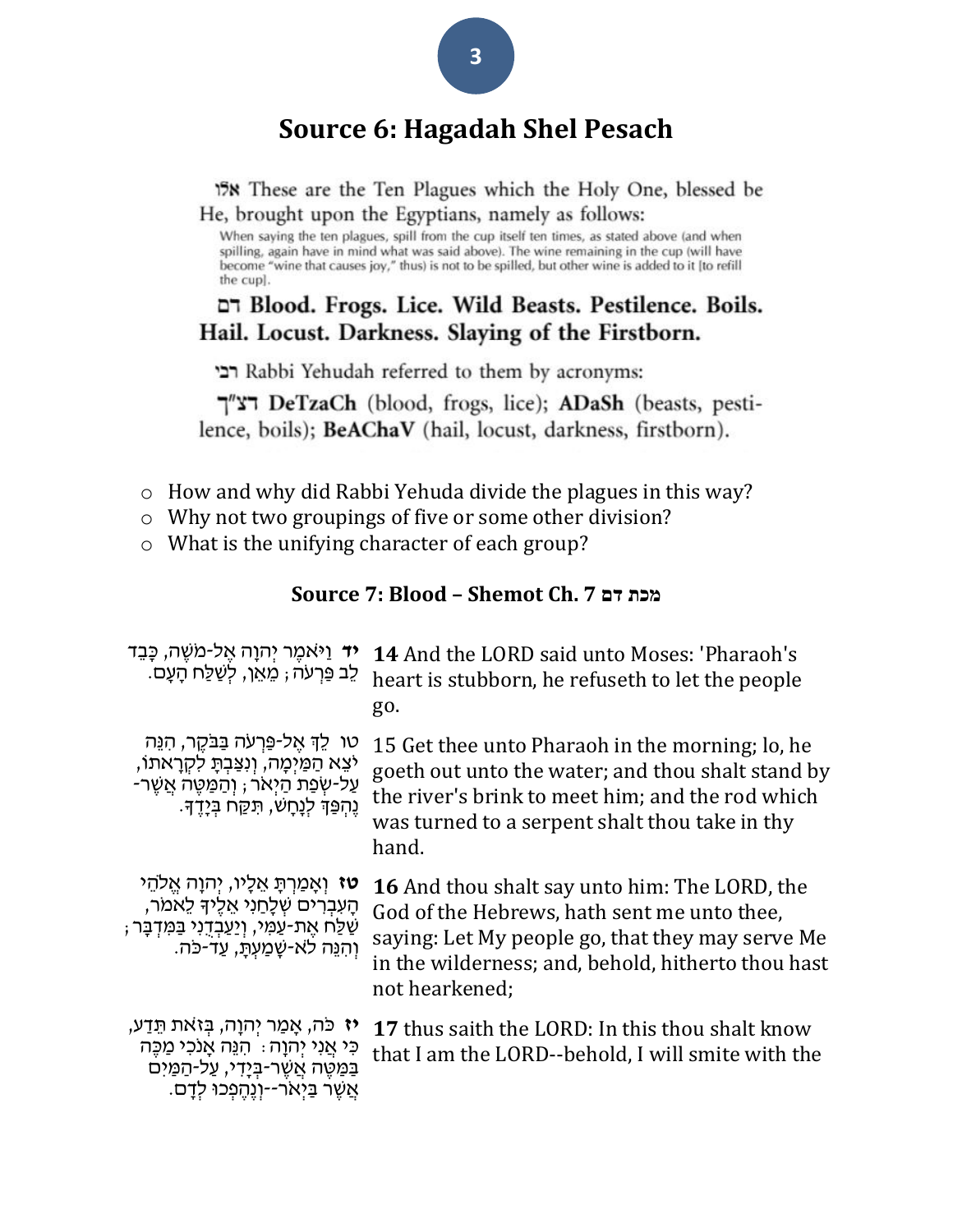rod that is in my hand upon the waters which are in the river, and they shall be turned to blood.

## **Source 8: Frogs: end of Ch. 7 צפרדע**

| <b>כו</b> וַיּאמֶר יְהוָה אֵל-מֹשֵׁה, בּא<br>אֵל-פַּרִעֹה ; וְאָמַרְתָּ אֵלָיו, כֹּה<br>אָמַר יִהוָה, שַׁלַּח אֵת-עַמִּי,<br>וְיַעֲבְדִנִי.                                                      | 26 And the LORD spoke unto Moses: 'Go in unto<br>Pharaoh, and say unto him: Thus saith the<br>LORD: Let My people go, that they may serve Me.                                                                                                             |
|--------------------------------------------------------------------------------------------------------------------------------------------------------------------------------------------------|-----------------------------------------------------------------------------------------------------------------------------------------------------------------------------------------------------------------------------------------------------------|
| <b>כז</b> וְאָם-מָאֵן אַתָּה,<br>ַלְשַׁלֵּחַ: הִנֵּה אָנֹכִי, נֹגֵף אֵת-כָּל-<br>גְּבוּלְךָ--בַּצְפַרְדָּעָים.                                                                                   | 27 And if thou refuse to let them go, behold, I<br>will smite all thy borders with frogs.                                                                                                                                                                 |
| <b>ָכֹח</b> וְשָׁרַץ הַיָּאֹר, צִפַּרְדָּעִים, וְעָלוּ<br>וּבָאוּ בְּבֵיתֶךָ, וּבַחֲדַר מִשְׁכָּבְךָ<br>וְעַל-מִטָּתֶךָ; וּבְבֵית עֲבָדֶיךָ<br>וּבְעַמֶּךָ, וּבְתַנּוּרֶיךָ וּבְמִשְׁאֲרוֹתֶיךָ. | 28 And the river shall swarm with frogs, which<br>shall go up and come into thy house, and into thy<br>bed-chamber, and upon thy bed, and into the<br>house of thy servants, and upon thy people, and<br>into thine ovens, and into thy kneading-troughs. |
| <b>כט</b> וּבְכָה וּבְעַמְּךָ, וּבְכָל-עֲבָדֶיךָ--<br>יַעֲלוּ, הַצְפַרְדְּעִים.                                                                                                                  | <b>29</b> And the frogs shall come up both upon thee,<br>and upon thy people, and upon all thy servants.'                                                                                                                                                 |

## **Source 9: Ch. 8 – Lice כינים**

| <b>יא</b> וַיַּרְא פַּרְעֹה, כִּי הָיְתָה הָרְוָחָה,                                                                                                                                                          | 11 But when Pharaoh saw that there was                                                                                                                                                                                                            |
|---------------------------------------------------------------------------------------------------------------------------------------------------------------------------------------------------------------|---------------------------------------------------------------------------------------------------------------------------------------------------------------------------------------------------------------------------------------------------|
| וְהַכְבֵּד אֶת-לְבּוֹ, וְלֹא שָׁמַע                                                                                                                                                                           | respite, he hardened his heart, and hearkened                                                                                                                                                                                                     |
| אֲלֵחֶם: כַּאֲשֶׁר, דְּבֶר יְהוָה. {ס                                                                                                                                                                         | not unto them; as the LORD had spoken. {S}                                                                                                                                                                                                        |
| <b>יב</b> וַיּאמֶר יְהוָה, אֱל-מֹשֶׁה, אֱמֹר                                                                                                                                                                  | 12 And the LORD said unto Moses: 'Say unto                                                                                                                                                                                                        |
| ּאֶל-אַהֲרֹן, נְטֵה אֶת-מַטְךָ וְהַדְ אֵת-                                                                                                                                                                    | Aaron: Stretch out thy rod, and smite the dust                                                                                                                                                                                                    |
| עֲפַר הָאָרֶץ ; וְהָיָה לְכִנִּם, בְּכָל-אֶרֶץ                                                                                                                                                                | of the earth, that it may become gnats                                                                                                                                                                                                            |
| מִצְרָיִם.                                                                                                                                                                                                    | throughout all the land of Egypt.                                                                                                                                                                                                                 |
| <b>יג</b> וַיַּעֲשׂוּ-כֵן, וַיֵּט אַהֲרֹן אֵת-יָדוֹ<br>ּבְמַטֵּהוּ וַיַּךְּ אֵת-עֵפַר הָאָרֵץ, וַתִּהִי<br>ּהַכִּנָּם, בָּאָדָם וּבַבְּהֵמָה ִּ כָּל-עֲפַר<br>הָאָרֶץ הָיָה כִּנִּים, בְּכָל-אֶרֶץ מִצְרָיִם. | <b>13</b> And they did so; and Aaron stretched out<br>his hand with his rod, and smote the dust of<br>the earth, and there were gnats upon man,<br>and upon beast; all the dust of the earth<br>became gnats throughout all the land of<br>Egypt. |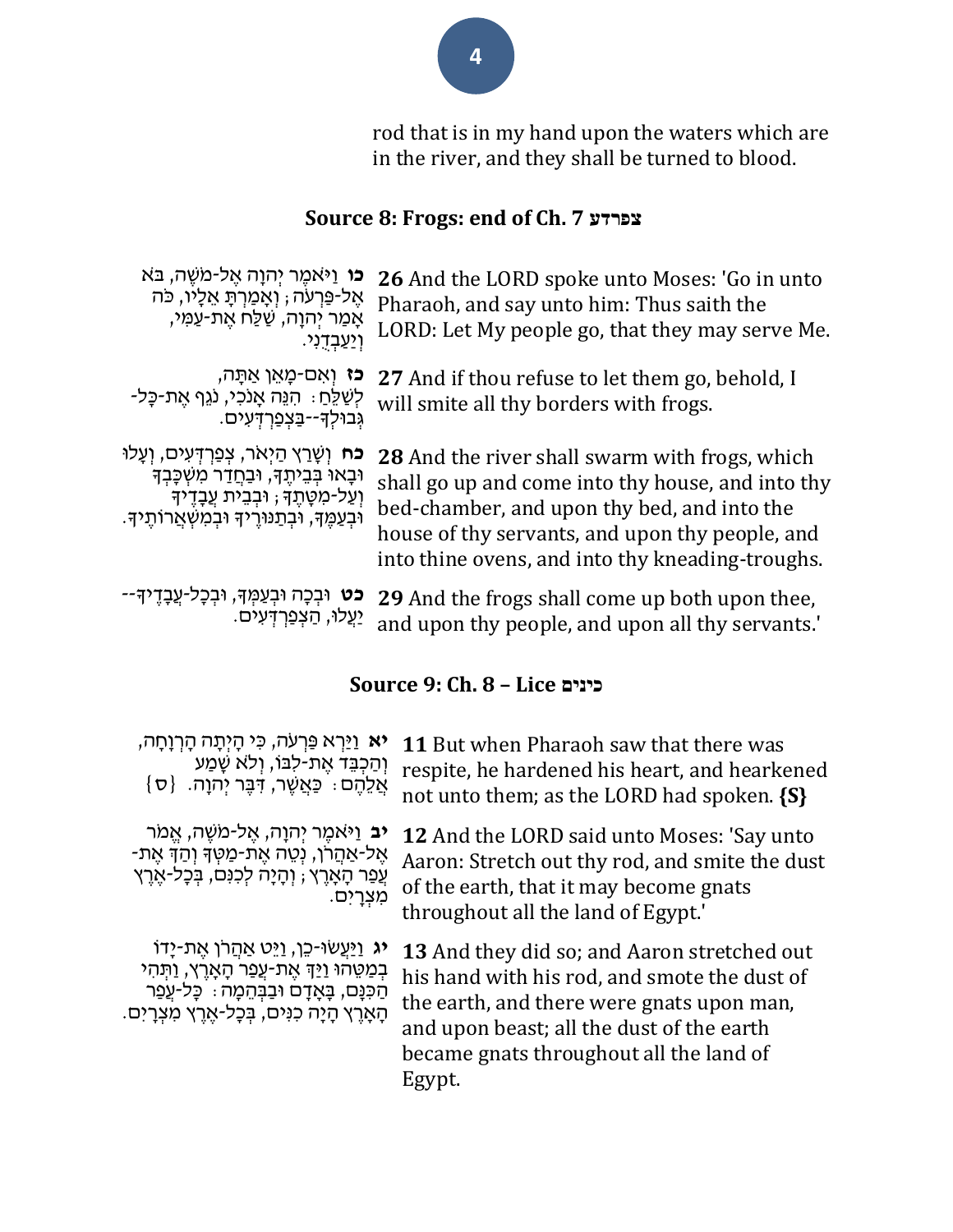## **Source 10: Ch. 8 – Wild Beasts ערוב**

| <b>ָטז</b> וַיֹּאמֵר יִהוַה אֵל-מֹשֵׁה,                                                                                                                                                                            | <b>16</b> And the LORD said unto Moses: 'Rise up early                                                                                                                                                                                                                                    |
|--------------------------------------------------------------------------------------------------------------------------------------------------------------------------------------------------------------------|-------------------------------------------------------------------------------------------------------------------------------------------------------------------------------------------------------------------------------------------------------------------------------------------|
| הַשָּׁכֵּם בַּבֹּקֶר וְהִתְיַצֵּב לְפְנֵי                                                                                                                                                                          | in the morning, and stand before Pharaoh; lo, he                                                                                                                                                                                                                                          |
| ּפַרִעֹה--הִנֵּה, יוֹצֵא הַמָּיִמָה ;                                                                                                                                                                              | cometh forth to the water; and say unto him:                                                                                                                                                                                                                                              |
| וְאָמַרְתָּ אֵלָיו, כֹּה אָמַר יְהוָה,                                                                                                                                                                             | Thus saith the LORD: Let My people go, that they                                                                                                                                                                                                                                          |
| ּשַׁלַּחֹ עַמִּי, וְיַעֲבְדָנִי.                                                                                                                                                                                   | may serve Me.                                                                                                                                                                                                                                                                             |
| יז כִּי אִם-אֵינְךָּ, מִשַׁלֵּחַ אֵת-<br>עַמְי--הִנְנִי מַשְׁלִיחַ בִּךְ וּבַעֲבָדֵיךָ<br>וּבְעַמִךְ וּבְבָתֶיךָ, אֶת-הֶעָרֹב;<br>וּמַלְאוּ בָּתֵי מִצְרַיִם, אֶת-הֶעָרֹב,<br>וְגַם הָאֲדָמָה, אֲשֶׁר-הֵם עָלֶיהָ. | <b>17</b> Else, if thou wilt not let My people go, behold,<br>I will send swarms of flies upon thee, and upon<br>thy servants, and upon thy people, and into thy<br>houses; and the houses of the Egyptians shall be<br>full of swarms of flies, and also the ground<br>whereon they are. |

## **Source 11: Ch. 9 – Cattle disease דבר**

| ּא וַיּאמֵר יִהוַה אֱל-מֹשֶׁה, בּא אֱל-פַּרְעֹה ;<br>וְדִבַּרְתָּ אֵלָיו, כֹּה-אָמַר יְהוָה אֱלֹהֵי הָעִבְרִים,<br>ּשַׁלַּח אֶת-עַמִּי, וְיַעַבְדָנִי. | <b>1</b> Then the LORD said unto Moses:<br>'Go in unto Pharaoh, and tell him:<br>Thus saith the LORD, the God of the<br>Hebrews: Let My people go, that they<br>may serve Me.                                                  |
|--------------------------------------------------------------------------------------------------------------------------------------------------------|--------------------------------------------------------------------------------------------------------------------------------------------------------------------------------------------------------------------------------|
| ב כִּי אִם-מָאֵן אַתָּה, לְשַׁלֵּחַ, וְעוֹדְךָ, מַחֲזִיק<br>ַבָּם.                                                                                     | 2 For if thou refuse to let them go,<br>and wilt hold them still,                                                                                                                                                              |
| ּג הִנֵּה יַד-יִהוָה הוֹיָה, בִּמְקִנְךָּ אֲשֵׁר בַּשָּׂדֵה,<br>ּבַּסוּסִים בַּחֲמֹרִים בַּגְּמַלִּים, בַּבָּקָר וּבַצֹּאוֹ־-<br>דֶּבֶר, כָּבֵד מִאֹד. | <b>3</b> behold, the hand of the LORD is<br>upon thy cattle which are in the field,<br>upon the horses, upon the asses,<br>upon the camels, upon the herds, and<br>upon the flocks; there shall be a very<br>grievous murrain. |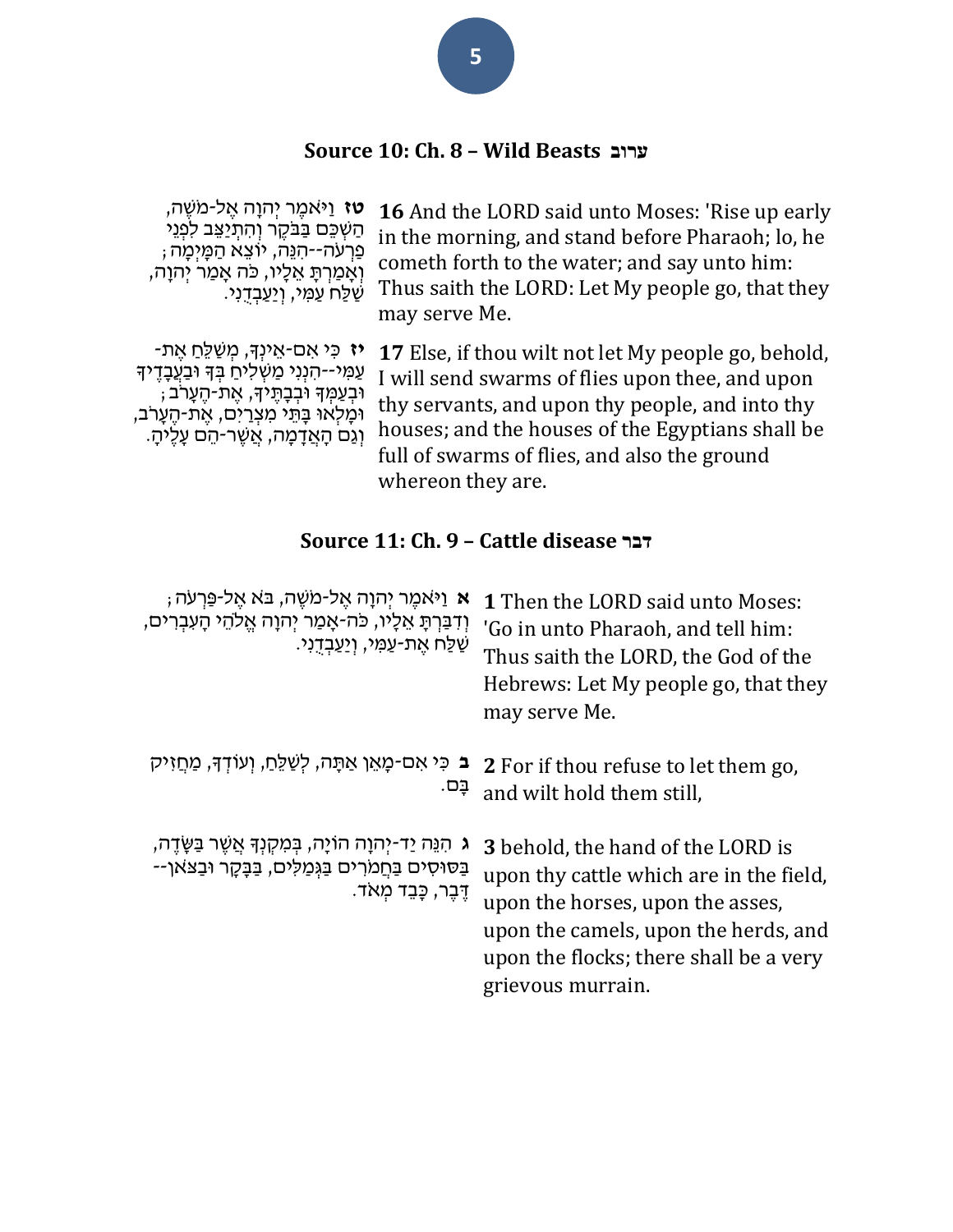## **Source 12: Ch. 9 – Boils שחין**

| ּז וַיִּשְׁלַח פַּרְעֹה־-יִוְהָנֵּה לֹא-מֵת<br>מִמְקְנֵה יִשְׂרָאֵל, עַד-ֹאֶחָד; וַיִּכְבַּד<br>לֵב פַּרְעֹה, וְלֹא שִׁלֵּח אֶת-<br>הָעָם. {פ} | 7 And Pharaoh sent, and, behold, there was not<br>so much as one of the cattle of the Israelites<br>dead. But the heart of Pharaoh was stubborn,<br>and he did not let the people go. $\{P\}$ |
|------------------------------------------------------------------------------------------------------------------------------------------------|-----------------------------------------------------------------------------------------------------------------------------------------------------------------------------------------------|
| ּח וַיּאמֶר יְהוָה, אֱל-מֹשֶׁה וְאֱל-                                                                                                          | 8 And the LORD said unto Moses and unto                                                                                                                                                       |
| אַהֲרֹן, קְחוּ לָכֶם מְלֹא חָפְנִיכֶם,                                                                                                         | Aaron: 'Take to you handfuls of soot of the                                                                                                                                                   |
| פִּיחַ כִּבְשָׁן ; וּזְרָקוֹ מֹשֶׁה                                                                                                            | furnace, and let Moses throw it heavenward in                                                                                                                                                 |
| ּהַשָּׁמַיִּמָה, לְעֵינֵי פַרְעֹה.                                                                                                             | the sight of Pharaoh.                                                                                                                                                                         |

**ּט** וְהָיָה לְאָבָק, עַל כָּל-אֶרֶץ -מִצְרָיִם ; וְהָיָה עַל-הָאָדָם וְעַל ּהַבְּהֵמֶה, לִשְׁחִין פֹּרֵחַ אֲבַעְבָּעֹת--<sup>ּ</sup>בְּכָל-אֶרֶץ מִצְרָיִם.

**9** And it shall become small dust over all the land of Egypt, and shall be a boil breaking forth with blains upon man and upon beast, throughout all the land of Egypt.'

## **Source 13: Ch. 9 – Hail ברד**

| יג וַיּאמֵר יִהוָה, אֱל-מֹשֵׁה, הַשְׁכֵּם       | <b>13</b> And the LORD said unto Moses: 'Rise up      |
|-------------------------------------------------|-------------------------------------------------------|
| בַּבֹּקֶר, וְהִתְיַצֵּב לְפְנֵי פַרְעֹה ;       | early in the morning, and stand before                |
| וְאָמַרְתָּ אֵלָיו, כֹּה-אָמַר יִהוַה           | Pharaoh, and say unto him: Thus saith the             |
| אֱלֹהֵי הָעְבִרִים, שַׁלַּח אֶת-עַמִּי,         | LORD, the God of the Hebrews: Let My people           |
| <u>וְיַעֲבְדָנִי.</u>                           | go, that they may serve Me.                           |
| טז וְאוּלַם, בַּעֲבוּר זֹאת                     | <b>16</b> But in very deed for this cause have I made |
| ּהֶעֱמַדְתִּידָּ, בַּעֲבוּר, הַרְאֹתְדָּ אֶת-   | thee to stand, to show thee My power, and that        |
| ֿכֹּחִי , וּלְמַעַן סַפֵּר שִׁמִי, בִּכַל-      | My name may be declared throughout all the            |
| ַהָאָרֵץ.                                       | earth.                                                |
| יז עוֹדְךָ, מִסְתּוֹלֵל בְּעַמִּי, לְבִלְתִּי,  | 17 As yet exaltest thou thyself against My            |
| ּשַׁלְּחַם.                                     | people, that thou wilt not let them go?               |
| <b>יח</b> הִנְנִי מַמְטִיר כָּעֵת מָחָר, בָּרָד | <b>18</b> Behold, tomorrow about this time I will     |
| כָּבֵד מְאֹד, אֲשֶׁר לֹא-הָיָה כָּמֹהוּ         | cause it to rain a very grievous hail, such as        |
| בְּמִצְרַיִם, לְמְן-הַיּוֹם הִוַּסְדָה וְעַד-   | hath not been in Egypt since the day it was           |
| עֲתָּה.                                         | founded even until now.                               |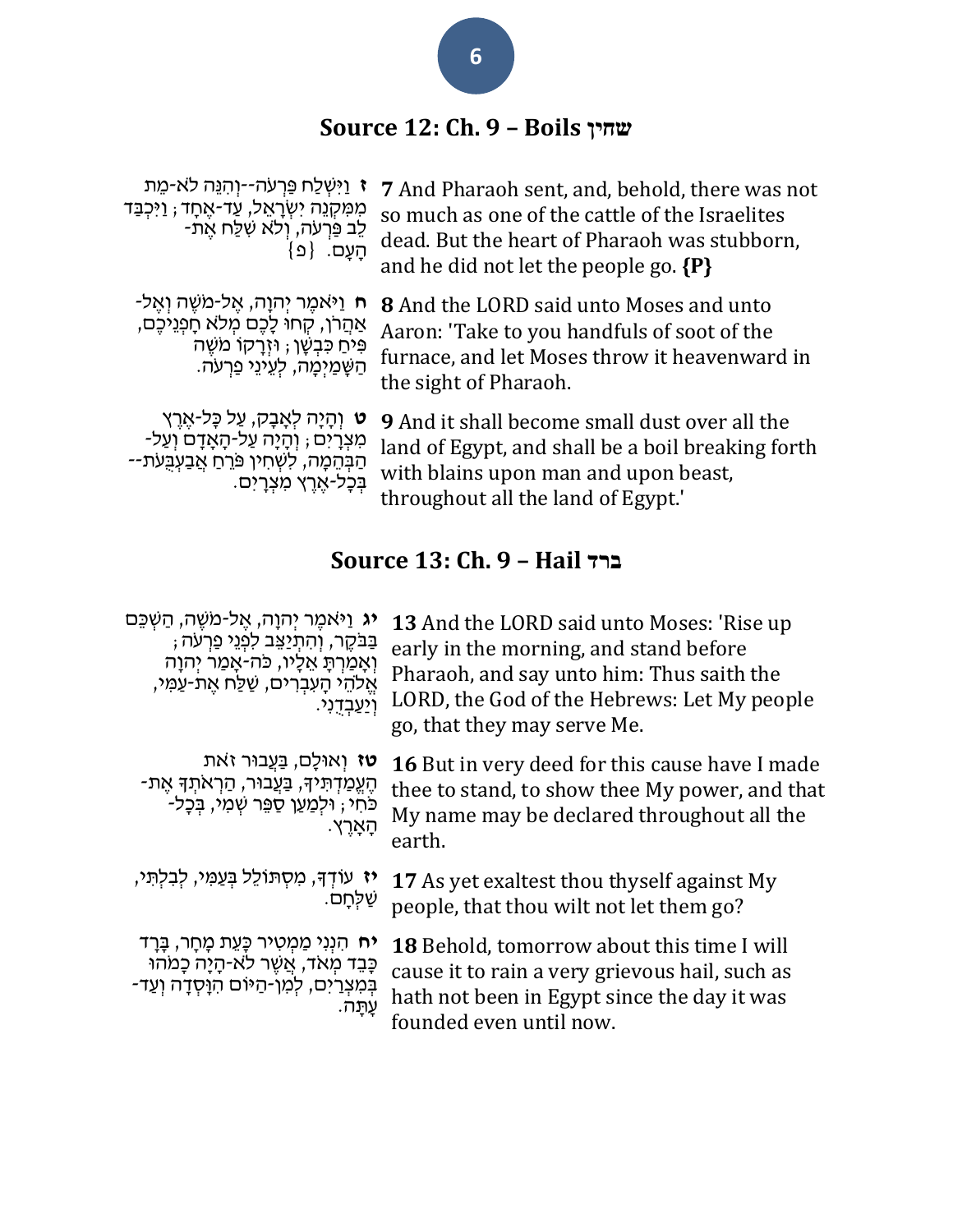## **Source 14: Ch. 10 – Locusts ארבה**

| ַוַיָּבֹא מֹשֶׁה וְאַהֲרֹן, אֶל-פַּרְעֹה,<br>ַוַיֹּאמְרוּ אֵלָיו כּה-אָמַר יִהוַה<br>אֱלֹהֵי הָעִבְרִים, עַד-מָתַי מֵאֲנִתַּ<br>לֵעָנֹת מְפָּנֵי , שַׁלַּח עַמִּי, וְיַעֲבְדֶנִי. | 3 And Moses and Aaron went in unto Pharaoh,<br>and said unto him: 'Thus saith the LORD, the God<br>of the Hebrews: How long wilt thou refuse to<br>humble thyself before Me? let My people go, that<br>they may serve Me. |
|-----------------------------------------------------------------------------------------------------------------------------------------------------------------------------------|---------------------------------------------------------------------------------------------------------------------------------------------------------------------------------------------------------------------------|
| ד כִּי אִם-מָאֵן אַתָּה, לִשַּׁלֵחַ                                                                                                                                               | <b>4</b> Else, if thou refuse to let My people go, behold,                                                                                                                                                                |
| אֶת-עַמִּי--הִנְנִי מֵבִיא מַחָר                                                                                                                                                  | to-morrow will I bring locusts into thy border.                                                                                                                                                                           |

## **Source 15: Ch. 10 – Darkness חושך**

to-morrow will I bring locusts into thy border;

| וַיְחַזֵּק יְהוָה, אֶת-לֵב פַּרְעֹה ;<br>וְלֹא שִׁלֵּח, אֶת-בְּנֵי יִשְׂרָאֵל.  {פ | 20 But the LORD hardened Pharaoh's heart, and<br>he did not let the children of Israel go. {P}                                                                                                                                                                                                      |
|------------------------------------------------------------------------------------|-----------------------------------------------------------------------------------------------------------------------------------------------------------------------------------------------------------------------------------------------------------------------------------------------------|
| ֹאֶרֶץ מִצְרָיִם ; וְיָמֵשׁ, חֹשֵׁךָ.                                              | פא וַיּאמֶר יְהוָה אֶל-מֹשֶׁה, נְטֵה Z1 And the LORD said unto Moses: 'Stretch out<br>יְדְדּ עַל-הַשָּׁמַיִם, וִיהִי חֹשֶׁךָּ, עַל- thv hand toward heaven, that there may be<br>thy hand toward heaven, that there may be<br>darkness over the land of Egypt, even darkness<br>which may be felt.' |

## **But what does it all mean?**

ּאַרְבֶּה, בִּגְבֻלֶךָ.

- o Why would three waves of plagues be necessary?
- o Is there anything which differentiates one group from another?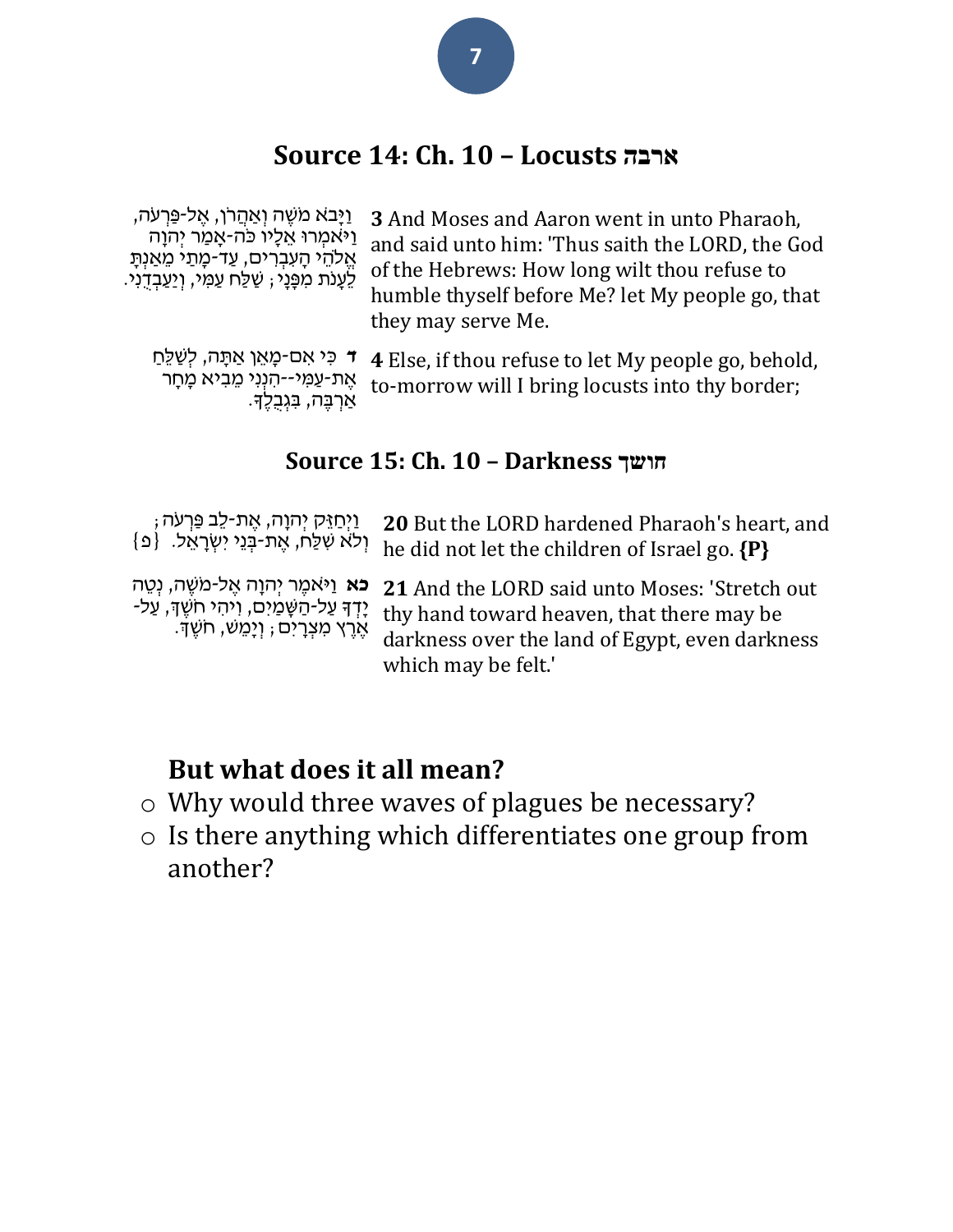| <b>PLAGUE</b> | <b>WARNING</b> | <b>INSTRUCTION</b>        | <b>SOURCE</b> |
|---------------|----------------|---------------------------|---------------|
|               |                | "station yourself  in the |               |
| 1.Blood       | <b>Yes</b>     | morning"                  | $7:14-24$     |
| 2. Frogs      | <b>Yes</b>     | "Go to Pharaoh"           | $7:25-8:11$   |
| 3.Lice        | None           |                           | $8:12-15$     |
|               |                | "station yourself  in the |               |
| 4. Beasts     | <b>Yes</b>     | morning"                  | 8:16-28       |
| 5.Pestilence  | <b>Yes</b>     | "Go to Pharaoh"           | $9:1 - 7$     |
| 6. Boils      | <b>None</b>    |                           | $9:8-12$      |
|               |                | "station yourself  in the |               |
| 7.Hail        | <b>Yes</b>     | morning"                  | $9:13-35$     |
| 8. Locusts    | <b>Yes</b>     | "Go to Pharaoh"           | $10:1 - 20$   |
| 9.Darkness    | <b>None</b>    |                           | 10:21-23      |
| 10.           |                |                           |               |
| Firstborn     |                |                           | $11:4-7$      |

## **Source 16: Shemot Ch. 7 - WAVE 1 The Egyptian magicians replicate the plague of blood**

| <b>ָכֹא</b> וְהַדָּנָה אֲשֵׁר-בַּיִאֹר מֵתָה,<br>וַיִּבְאַשׁ הַיְאֹר, וְלֹא-יָכְלוּ מִצְרַיִם,<br>לִשְׁתּוֹת מַיִם מִן-הַיְאֹר , וַיְהִי<br>ּהַדָּם, בִּכָל-אֵרֵץ מִצְרָיִם. | 21 And the fish that were in the river died; and<br>the river became foul, and the Egyptians could<br>not drink water from the river; and the blood<br>was throughout all the land of Egypt. |
|------------------------------------------------------------------------------------------------------------------------------------------------------------------------------|----------------------------------------------------------------------------------------------------------------------------------------------------------------------------------------------|
| כּב וַיַּעֲשׂוּ-כֵן חַרְטָמֵי מִצְרַיִם,<br>בְּלָטֵיהֶם; וַיֶּחֶזַק לֵב-פַּרְעֹה וְלֹא-<br>שְׁמַע אֲלֵהֶם, כַּאֲשֶׁר דִּבֶּר יְהוָה.                                         | 22 And the magicians of Egypt did in like<br>manner with their secret arts; and<br>Pharaoh's heart was hardened, and he<br>hearkened not unto them; as the LORD had<br>spoken.               |

## **Source 17: Rav Amnon Bazak:**

We are told nothing of how the plague is removed; despite the severity of the disaster, the Egyptians manage to overcome the problem -"And all of Egypt dug around the river to find water to drink" (7:24), and hence the plague of blood has failed, in effect, to prove anything. All that has been demonstrated is that Moshe's power is equal to that of the sorcerers.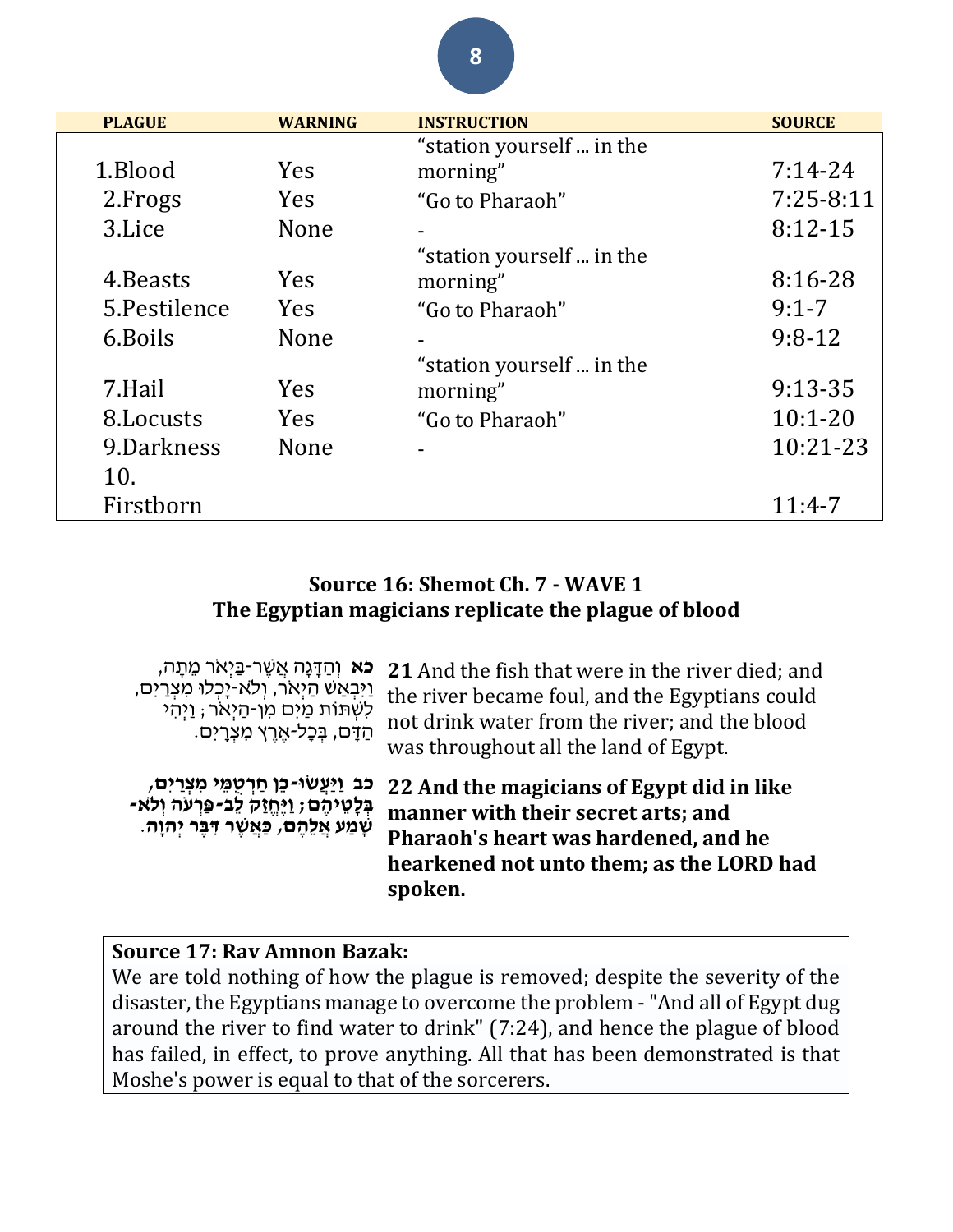## **Source 18: Ch. 8 - The Egyptian magicians replicate the plague of frogs**

| מִצְרָיִם ; וַתַּעַל, הַצִּפַרְדֵּעַ, וַתְּכַַס,<br>ּאֶת-אֶרֶץ מִצְרָיִם.                           | י בּ וַיֵּט אַחֲרֹן אֶת-יָדוֹ, עַל מֵימֵי 2 And Aaron stretched out his hand over the<br>waters of Egypt; and the frogs came up, and<br>covered the land of Egypt. |
|-----------------------------------------------------------------------------------------------------|--------------------------------------------------------------------------------------------------------------------------------------------------------------------|
| ֹג וַיַּעֲשׂוּ-כֵן הַחַרְטֻמִּים, בְּלָטֵיהֶם ;<br><u>וַיַּעֲלוֹ אֱת-הַצְפַרְדָעִים, עַל-אֱרֵץ </u> | <b>3</b> And the magicians did in like manner with<br>their secret arts, and brought up frogs upon<br>מִצְרָיִם.<br>the land of Egypt.                             |

#### **Rav Bazak:**

We detect some progress when it comes to the plague of frogs. Here, too, the sorcerers succeed in performing the same wonders as those shown by Moshe and Aharon -"And the sorcerers did the same with their arts, and they brought up frogs upon the land of Egypt" (8:3), **but there is now a recognizable degree of distress in Egypt, causing Pharaoh to request of Moshe and Aharon: "Ask of God that He remove the frogs from me and from my nation" (8:4). Here we already see the superiority of Moshe and Aharon, representing God, over the sorcerers. Indeed, Moshe hastens to make the most of this opportunity, suggesting to Pharaoh: "Challenge me - when should I ask for you and for your servants and for your nation, that the frogs be destroyed from you and from your houses...?" (8:5).** And when Pharaoh answers, "Tomorrow," Moshe replies, "As you have spoken, that you may know that THERE IS NONE LIKE OUR GOD" (8:6). Here a certain victory has been achieved - God's power has been proven superior to that of the sorcerers.

#### **Source 19: Ch. 8 – lice – Magicians cannot replicate or remove them**

**יד** וַיַּעֲשׂוּ-כֵן הַחַרְטֶמְים **14** And the magicians did so with their secret ּבְ לָטֵ יהֶׁ ם לְהֹוצִ יא אֶׁ ת- הַ כִ נִים, arts to bring forth gnats, but they could not; , יִלֹא יָכֹלוּ; וַתְּהִי, הַכִּנָּם, and there were gnats upon man, and upon .<sub>beast</sub> בָּאָדָם, וּבַבְּהֵמָה. יאמְרוּ הַחַרְטֻמִּם אֶל־ **15** Then the magicians said unto Pharaoh: 'This ; פַּרְעֹה, אֶצְבַּע אֱלֹהִים הִוא is the finger of God'; and Pharaoh's heart was וַיֶּחֱזַק לֵב-פַּרְעֹה וְלֹא-שָׁמַע hardened, and he hearkened not unto them; as ּאֲלֵהֶם, כַּאֲשֶׁר דִּבֶּר the LORD had spoken. **{S}**

 $\{\sigma\}$  יְהוָה.  $\{\sigma\}$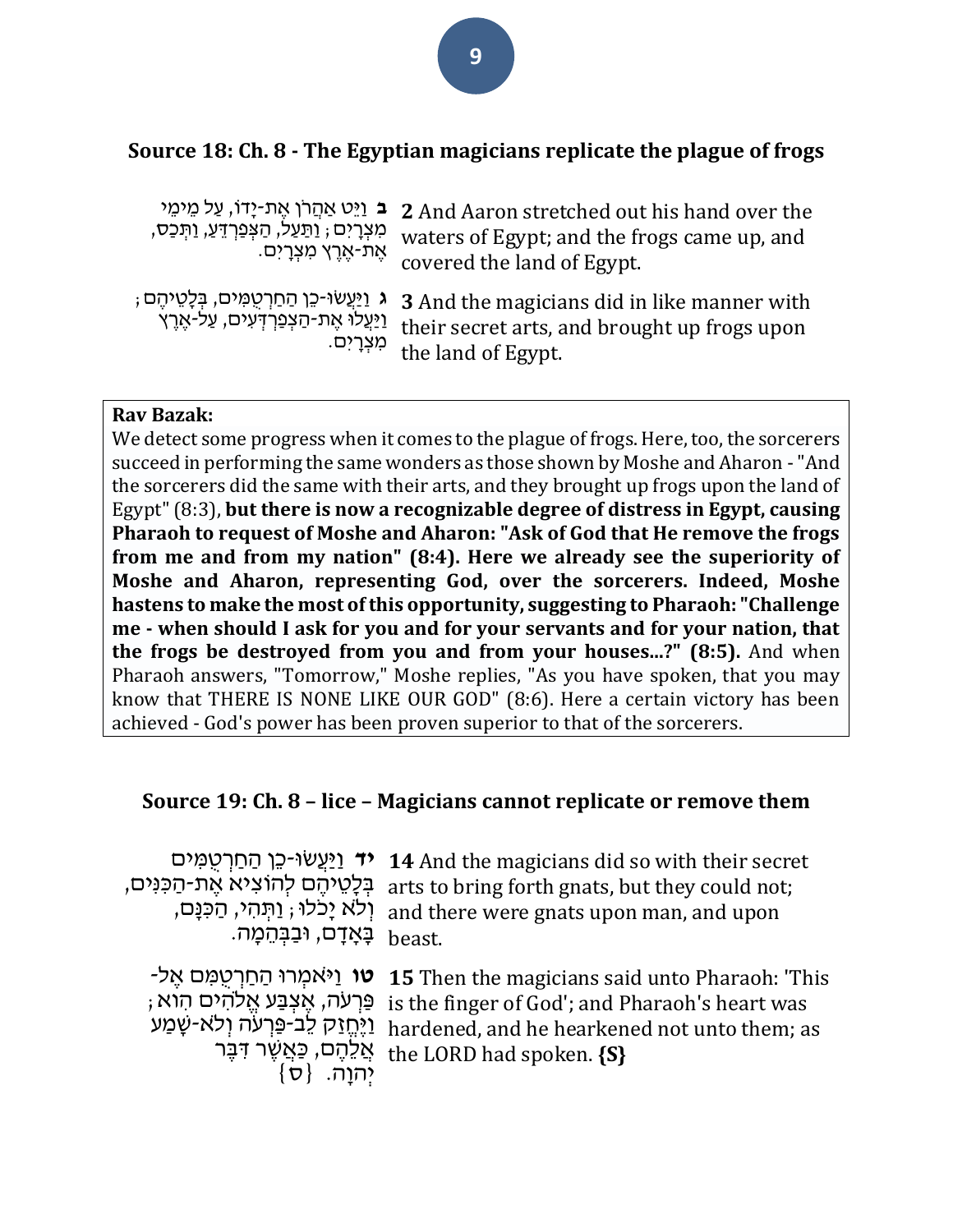## *Note: The magicians are absent from all subsequent plagues!*

#### **Source 20: Haftara for Parshat Vaéra – Sefer Yechezkel Ch. 29**

**ג** ּדַ ּבֵ ר וְ אָ מַ רְ ּתָ כֹה-אָ מַ ר אֲ דֹנָי מִצְרַיִם, הַתַּנִּים הַגְּדוֹל, הָרֹבֵץ ֿבְּתֹוֹךְ יְאֹרָיו: אֲשֶׁר אָמַר לִי יִארי, <u>וַאֲ</u>נִי עֲשִ**יֹתְנִי**.

יְהוָה, הִנְנִי עָלֶיךָ פַּרְעֹה מֶלֶךְ-<br>מוֹ smarks in the width fhis misses Behold, I am against you, Pharaoh crouches in the midst of his river, who said, 'The river is mine; I made it for myself.

**ּט** וְהָיִתָה אֵרֵץ-מִצְרַים לִשְׁמָמָה וְחָרְבָּה, וְיָדְעוּ כִּי-אֲנִי יְהוָה : יַעַן אָמַר יְאֹר לִי, <u>ו</u>ּאֲנִי עָשִׂיתִי. The land of Egypt will be desolate and waste, AND THEY SHALL KNOW THAT I AM GOD, for he said 'The river is mine and I made it.'

**Rav Bazak:** The third plague, which spreads "throughout the land of Egypt" (8:12), demonstrates that God's dominion is not limited only to the river, but rather His actions are felt throughout the land.

-

#### **WAVE 2 Source 21: Ch. 8 – Wild Animals**

**ח** וְ הִ פְ לֵיתִ י בַ ּיֹום הַ הּוא אֶׁ ת-אֶׁ רֶׁ ץ ּגֹשֶׁ ן, אֲ שֶׁ ר עַ מִ י עֹמֵ ד עָ לֶׁיהָ , לְבִ לְּתִ י ּהֵיוֹת-שָׁם, עָרֹב--לִמַּעֵן תֵּדַע, כִּי ּאֲנִי יִהוָה בְּקֶרֶב הָאָרֵץ.

**18** And I will set apart in that day the land of Goshen, in which My people dwell, that no swarms of flies shall be there; to the end that thou mayest know that I am the LORD in the midst of the earth.

**יט** וְשַׂמְתִּי פְדָת, בֵּין עַמִּי וּבֵין ּעַמֶּךָ; לְמָחָר יִהְיֵה, הָאֹת הַזֶּה. **19** And I will put a division between My people and thy people--by to-morrow shall this sign be.'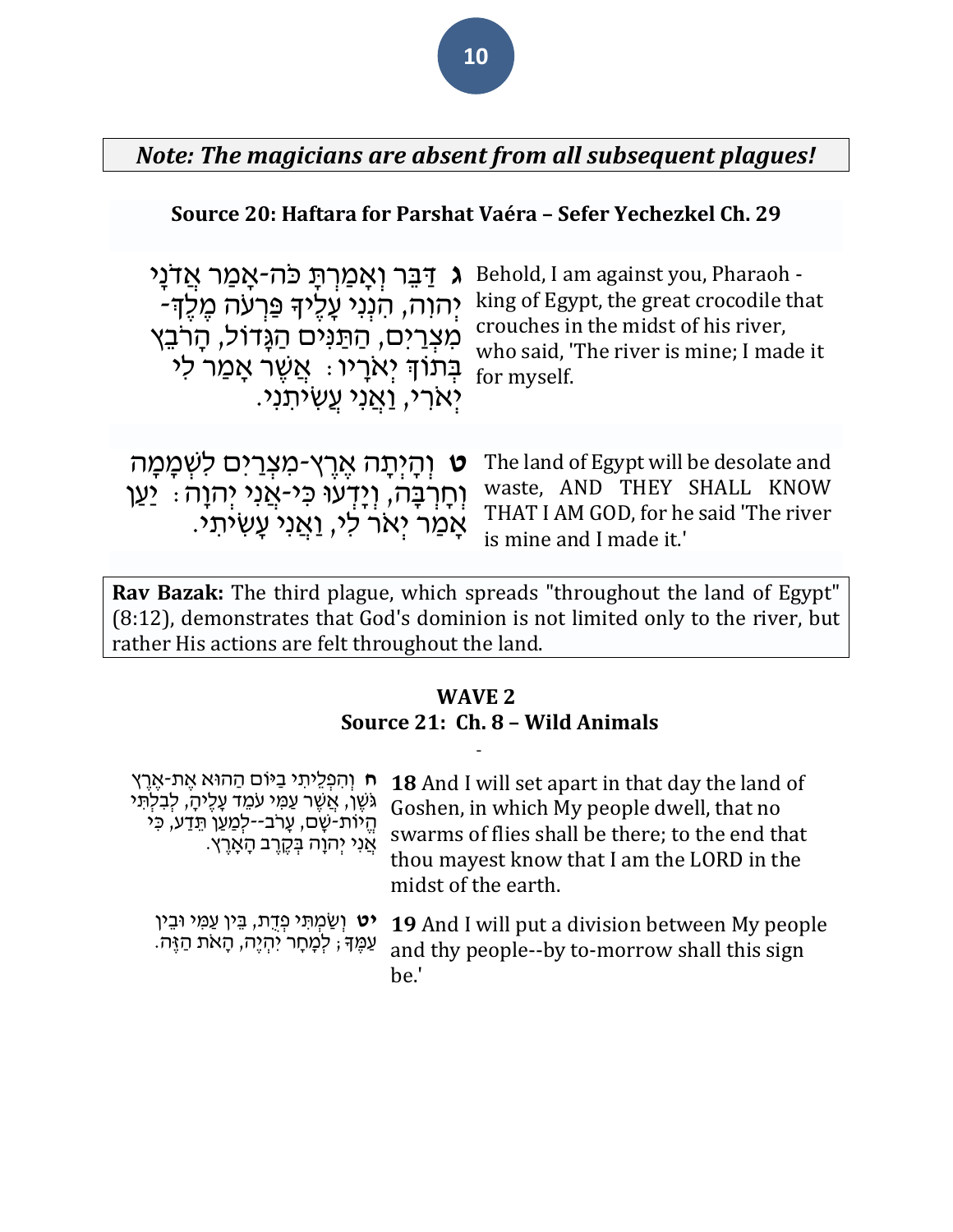## **Source 22: Ch. 9 – Animal Disease**

| <b>ג</b> הִגֵּה יַד-יְהוָה הוֹיָה, בְּמִקְנְךָ<br>אֲשֶׁר בַּשָּׂדֶה, בַּסוּסִים בַּחֲמֹרִים<br>בַּגְּמַלִּים, בַּבָּקָר וּבַצֹּאן--דֶּבֵר,<br>כַּבֵד מְאֹד. | 3 behold, the hand of the LORD is upon thy cattle<br>which are in the field, upon the horses, upon the<br>asses, upon the camels, upon the herds, and upon<br>the flocks; there shall be a very grievous<br>murrain. |
|-------------------------------------------------------------------------------------------------------------------------------------------------------------|----------------------------------------------------------------------------------------------------------------------------------------------------------------------------------------------------------------------|
| וְהִפְלָה יְהוָה--בֵּין מִקְנֵה<br>יִשְׂרָאֵל, וּבִין מִקְנֵה מִצְרָיִם ;<br>וְלֹא יָמוּת מִכָּל-לִבְנֵי יִשְׂרָאֵל,<br>דָּבָר.                             | 4 And the LORD shall make a division between<br>the cattle of Israel and the cattle of Egypt; and<br>there shall nothing die of all that belongeth to the<br>children of Israel.'                                    |
| <del>ה וַי</del> ְשֶׂם יְהוָה, מוֹעֵד<br>לֵאמֹר ִּ מְחָר, יַעֲשֶׂה יְהוָה<br>ּהַדָּבָר הַזֶּה--בָּאַרֵץ.                                                    | <b>5</b> And the LORD appointed a set time, saying:<br>'Tomorrow the LORD shall do this thing in the<br>land.'                                                                                                       |

#### **Source 23: Ch. 9**

| יַ יַיִּשְׁלַח פַּרְעֹה־-יְוְהָנֵּה לֹא-מֵת 7 And Pharaoh sent, and, behold, there was not |
|--------------------------------------------------------------------------------------------|
| ; מִמְקְנֵה יִשְׂרָאֵל, עַד-אֶחָד so much as one of the cattle of the Israelites           |
|                                                                                            |
| and he did not let the people go. {P                                                       |

#### **Source 24: Ch. 9 Boils**

**יא** וְלֹא-יָכְלוּ הַחַרְטֻמִּים, לַעֲמֹד **11** And the magicians could not stand ּלִפְּגֵי הַשְּׁחִין: כִּי-הָיָה before Moses because of the boils; for the ּהַשְּׁחִין, בַּחַרְטְמִּם וּבִכָּל-מִצְרָיִם. boils were upon the magicians, and upon all the Egyptians.

#### **Rav Amnon Bazak**

*The plague of boils, representing the third plague of this group, comes without warning, and therefore there is no mention of a division between Bnei Yisrael and the Egyptians.* **We might still have expected Pharaoh to conduct an investigation, as he did in the case of the previous plague, to find out whether once again Bnei Yisrael had survived the plague unscathed.** No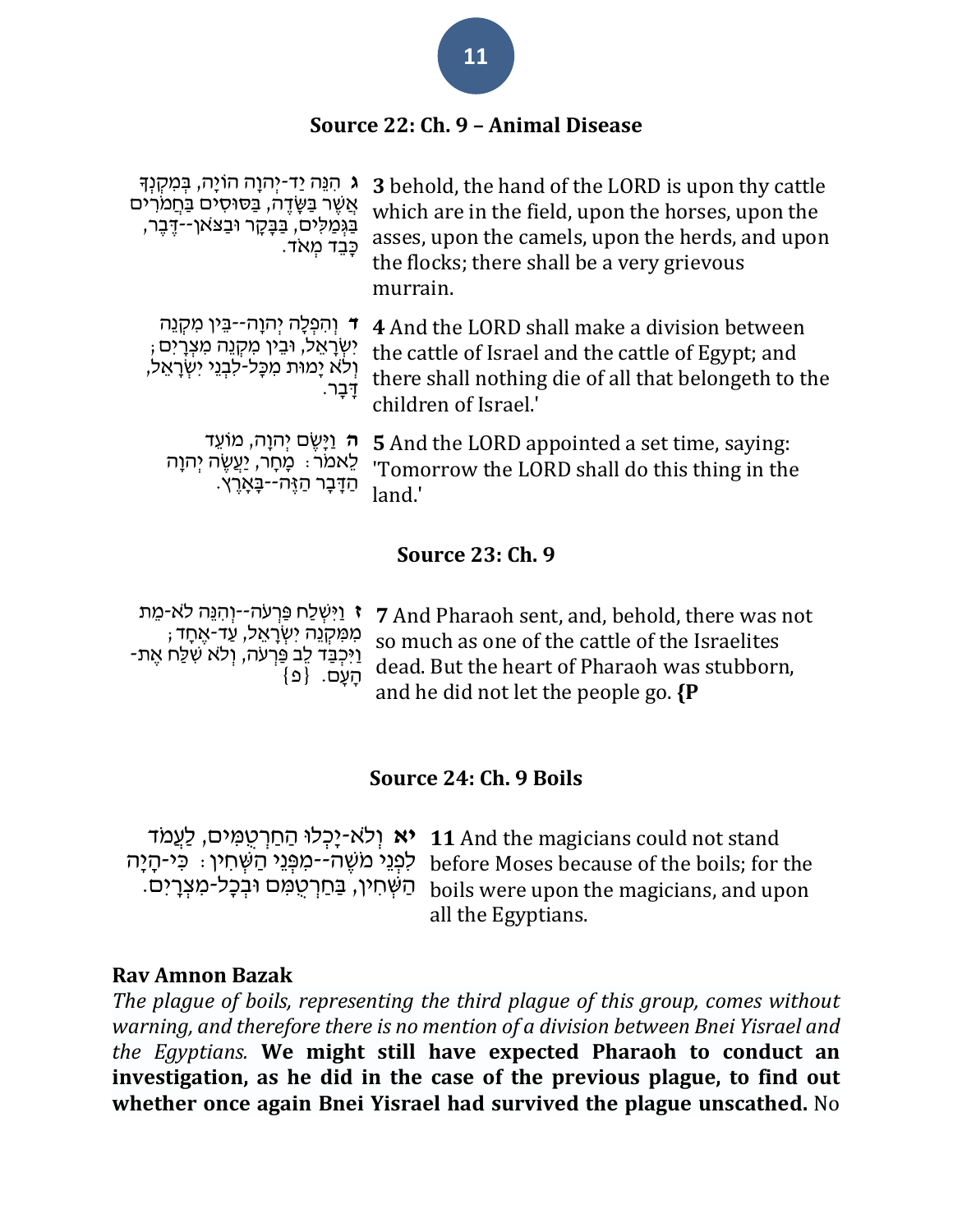such investigation is explicitly mentioned, but it would seem that this is precisely the intention of the text in its description of how "the sorcerers could not stand before Moshe because of the boils, for the boils were upon the sorcerers AND UPON ALL OF EGYPT" (9:11). **This is the first plague where Pharaoh and the sorcerers are completely passive, and for this reason they are physically prevented from assessing the situation among Bnei Yisrael**.

#### **WAVE 3**

#### **Source 25: Ch. 9 Hail**

| ז עוֹדְךָ, מִסְתּוֹלֵל בְּעַמִּי, לִבְלִתִּי,<br>ּשַׁלְחָם.                                                                                                     | 17 As yet exaltest thou thyself against My<br>people, that thou wilt not let them go?                                                                                  |
|-----------------------------------------------------------------------------------------------------------------------------------------------------------------|------------------------------------------------------------------------------------------------------------------------------------------------------------------------|
| <b>יח</b> הִנְנִי מַמְטִיר כָּעֵת מָחָר, בָּרָד כָּבֵד<br>מְאֹד, אֲשֶׁר לֹא-הָיָה כְּמֹחוּ בְּמִצְרַיִם,<br>לְמִן-הַיּוֹם הִוַּסְדָה וְעַד-עָתָּה.              | 18 Behold, tomorrow about this time I will<br>cause it to rain a very grievous hail, such as<br>hath not been in Egypt since the day it was<br>founded even until now. |
| <b>כד</b> וַיְהִי בָרָד--וְאֵשׁ, מִתְלַקֵּחַת בִּתוֹךְ<br>הַבָּרָד : כָּבִד מְאֹד--אֲשֶׁר לֹא-הָיָה<br>כְּמֹהוּ בְּכָל-אֶרֶץ מִצְרַיִם, מֵאָז הָיְתָה<br>לגוֹי. | 24 So there was hail, and fire flashing up<br>amidst the hail, very grievous, such as had<br>not been in all the land of Egypt since it<br>became a nation.            |

## **Source 26: Ch. 10 Locusts**

**ו** ּומָ לְאּו בָ ּתֶׁ יָך ּובָ ּתֵ י כָל- עֲבָ דֶׁ יָך, ּובָ ּתֵ י כָל-מִ צְ רַ יִם, אֲ שֶׁ ר ל ֹא-רָ אּו אֲבֹתֵיךְ וַאֲבוֹת אֲבֹתֵיךָ, מִיּוֹם הֱיוֹתַם ּעֲל-הָאֲדָמָה עַד הַיּּוֹם הַזֶּה; וַיִּפֵן ויּצֵא, מֵעִם פַּרְעֹה. **6** and thy houses shall be filled, and the houses of all thy servants, and the houses of all the Egyptians; as neither thy fathers nor thy fathers' fathers have seen, since the day that they were upon the earth unto this day.' And he turned, and went out from Pharaoh. **יד** וַיַּעַל הַאֲרִבֶּה, עַל כַּל-אֶרֶץ ּמְצְרַיִם, וַיַּנַח, בְּכֹל גְּבוּל ּמְצְרַיִם: כַּבֵד מְאֹד--לְפַנַיו לֹא-הַיַּה ּכֵּן אַרְבֶּה כַּמֹהוּ, וְאַחֲרָיו לֹא יִהְיַה-כֵן. **14** And the locusts went up over all the land of Egypt, and rested in all the borders of Egypt; very grievous were they; before them there were no such locusts as they, neither

after them shall be such.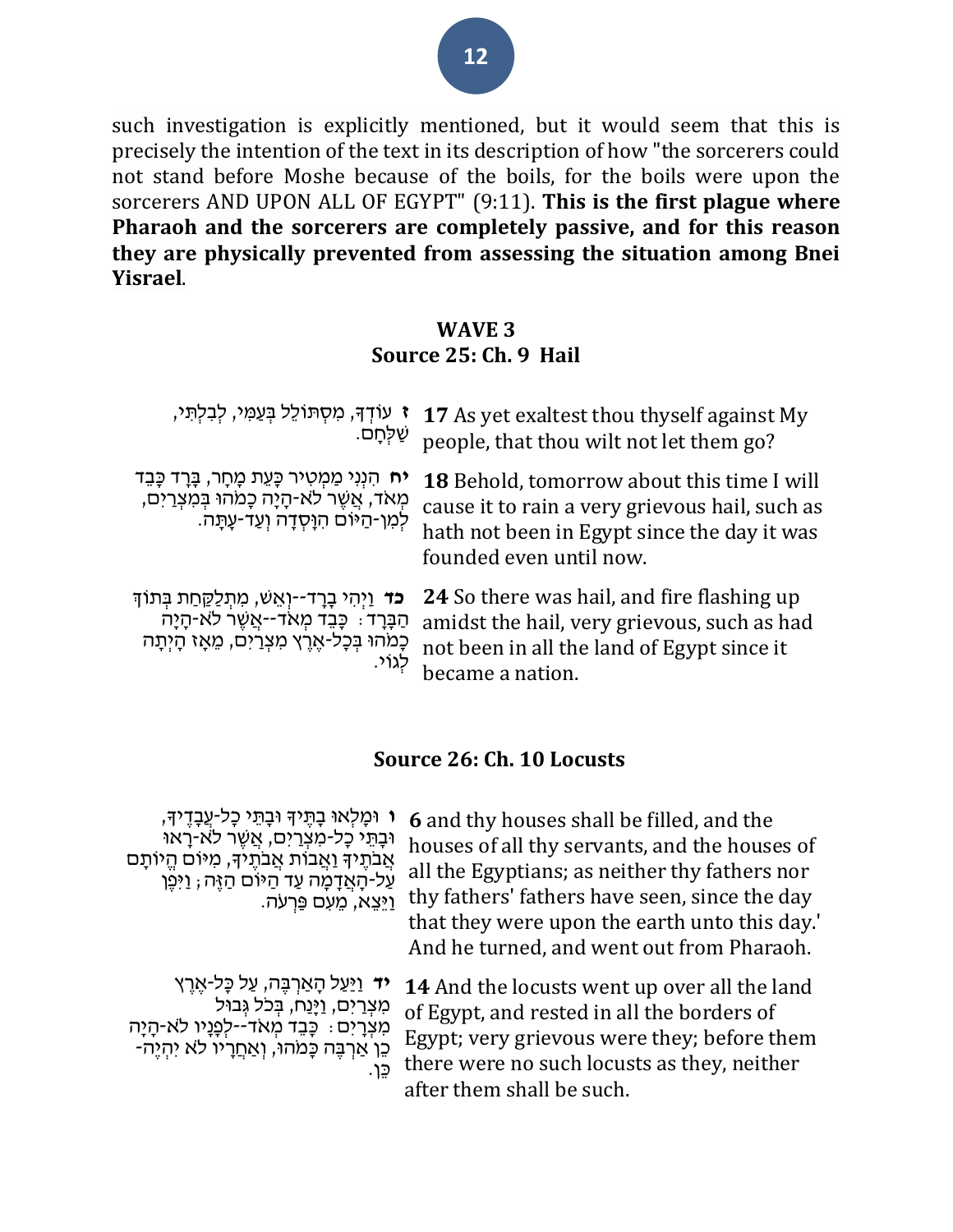## *Unprecedented paralysis in the plague of* **Darkness:**

**כג** לֹא-רֵאוּ אִישׁ אֱת-אֲחִיו, וְלֹא-קֵמוּ אִ יש מִ ּתַ חְ ּתָ יו--שְ ֹלשֶׁ ת יָמִ ים; ּולְכָל- ּבְּנֵי יִשְׂרָאֵל הַיַּה אוֹר, בְּמוֹשָׁבֹתֵם. **23** they saw not one another, neither rose any from his place for three days; but all the children of Israel had light in their dwellings.

#### **Rav Alex Israel: THREE WAVES - THREE THEOLOGICAL LESSONS.**

*\* The first wave of plagues is aimed to demonstrate to Pharaoh the fact of God's EXISTENCE - "I am the Lord".*

*\*\* The second group will teach of God's involvement in the affairs of man, God has the ability to effect and control events "in the midst of the land". This lesson teaches of God's PROVIDENCE.*

*\*\*\* The third wave is aimed at proving God's OMNIPOTENCE - that God has ultimate power high above any other being.*

## **Source 27: Sefer Shemot Ch. 4**

ָ**ּכ** וַיִּקַּח מֹשֶׁה אֵת־אִשְׁתָּוֹ וְאֵת־בַּנָּ֫יו וַיַּרְכִּבֵם עַל־הַחֲמֹר וַיָּשֶׁב אַרְצָה מִצְרֶיִם וַיִּקַח מֹשֶׁה אֶת־מַמֵּה הָאֱלֹהָים בְּיָדוֹ **ּ כֹא** וַיְּאמֶר יְהוָה ֿאֶל־מֹשֶׁה בְּלֶכְתְּדְּ לָשִׂוּב מִצְרַיִּמָה רְאֵ֫ה כָּל־ ֿהַמְּׂפְתִים אֲשֶׁר־שֵׂמְתִּי בְיָדֶד וַעֲשִׂיתָם לִפְנֵי פַרְעָׂה וַאֲנִי אֲחַזֵּק אֱת־לִבּׂוֹ וְלָא יִשַׁלַח אֶת־ הָעֶם: : כֹּב וְאֶמַּרְתָּ אֵל־פַּרְעָ*ּה כִּה אֲמֵר יְהוָֹה בְּנֵי בְּכֹּרֶי יְ*שְׂרָאֵל: כֹּג וֵאֹמֵ֣ר אֶלֶּידְ שַׁלֶַּח אֶת־בִּנִי וַיֵּעֲבִדֶּנִי וַתְּמַאֵן לְשָׁלְחִוּ הִנֵּה אֲנֹכֵי הֹרֶג אֶת־בִּנְךָּ בְּכֹרֵדְּ׃

- 4:20 Moses took his wife and [sons](http://bible.ort.org/books/pentd2.asp?ACTION=displaypage&BOOK=2&CHAPTER=4#C1044) and, putting them on a donkey, set out to return to Egypt. He also took the divine staff in his hand.
- 4:21 God said to Moses, 'On your way back to Egypt, keep in mind all the wondrous powers that I have placed in your hand. You will use them before Pharaoh. But I will make him [obstinate,](http://bible.ort.org/books/pentd2.asp?ACTION=displaypage&BOOK=2&CHAPTER=4#C1045) and he will not allow the people to leave.
- **4:22 You must say to Pharaoh, 'This is what God says: Israel is My son, My firstborn.**
- 4:23 I have told you to let My son go and serve Me. If you refuse to let him leave, I will **[ultimately] kill your own first-born son.' '**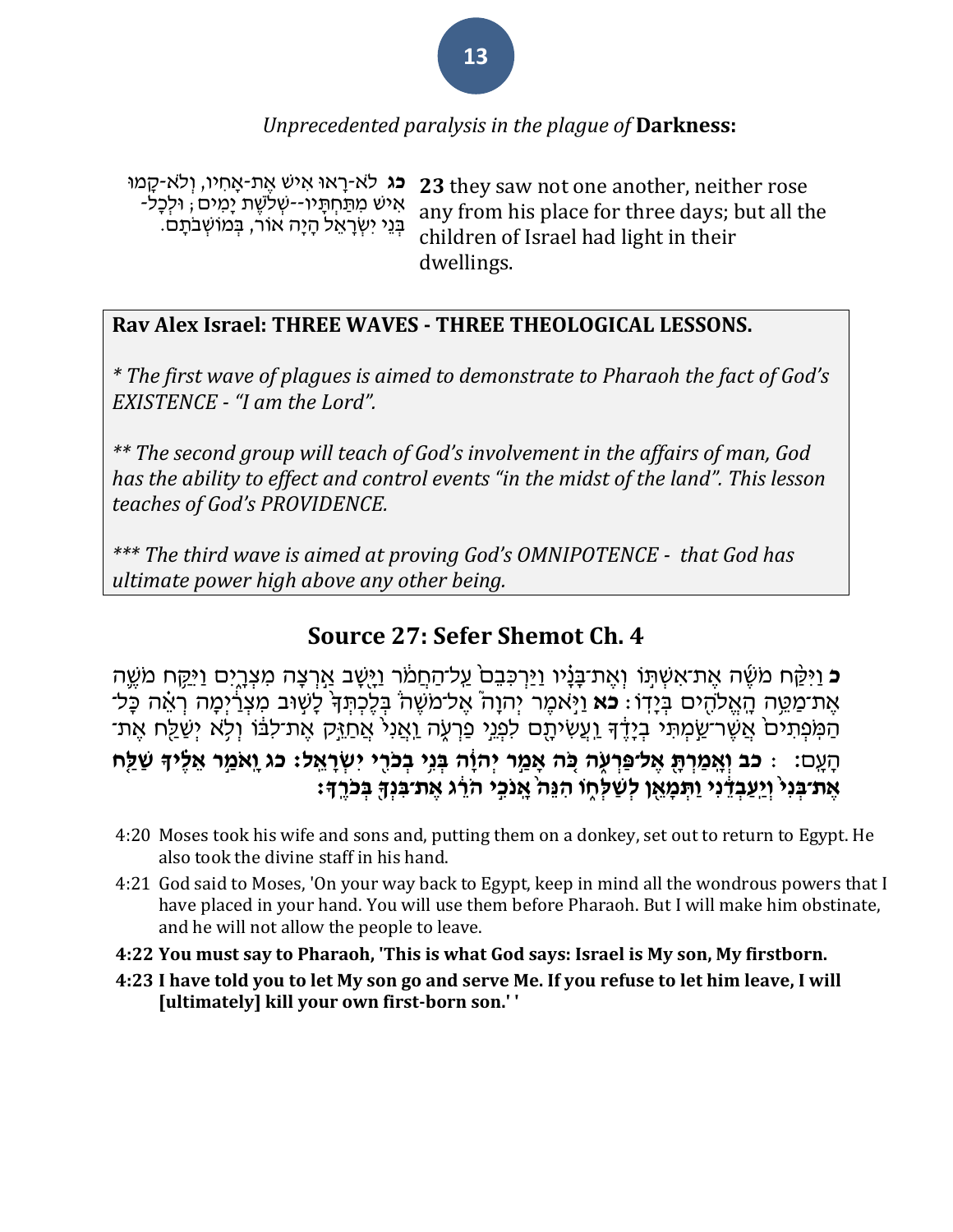## **Source 28: Shemot Ch. 12**

**כו** וְהַיַּה, כִּי-יֹאמְרוּ אֲלֵיכֶם ּבְ נֵיכֶׁם: מָ ה הָ עֲבֹדָ ה הַ ז ֹאת, לָכֶׁם. **26** And it shall come to pass, when your children shall say unto you: What mean ye by this service?

**כז וַּאֲ מַּ רְׁ תֶ ם זֶבַּ ח -פֶסַּ ח הּוא לַּיהוָה, אֲ שֶ ר פָסַּ ח עַּ ל-בָתֵ י בְׁ נֵי - יִשְׁ רָ אֵ ל בְׁ מִ צְׁ רַּ יִם, בְׁ נָגְׁ פֹו אֶ ת- מִ צְׁ רַּ יִם, וְׁ אֶ ת-בָ תֵ ינּו הִ צִ יל**; וַּיִקֹד הָ עָ ם, וַּיִשְ ּתַ חֲ וּו. **27 that ye shall say: It is the sacrifice of the LORD's Passover, for that He passed over the houses of the children of Israel in Egypt, when He smote the Egyptians, and delivered our houses.'** And the people bowed the head and worshipped.

## **Source 29: Berachot of Shema**

You killed all of their firstborns and redeemed the firstborns of Israel

ובכורד תנו. כל־בכוריהם הרגת להם בקעת. וודים טבע וים סוף וידידים עברו ים. ויכסו מים צריהם אחד מהם לא נותר: על ואת שבחו אהובים ורוממו לאל וְנַתְנוּ יִדְידִים זַמְירוֹת שִׁירוֹת וְהִשְׁבָּחוֹת בְּדְכוֹת וְהוֹדָאוֹת לַמֶּלֶךְ אֵל הַיִּ וְקַיָּם. רָם וְנִשָּׂא. גָּדוֹל

**Source 30: Tehilim 136**

# <u>ְיָה)</u> אֶת־הֲשֶׁמֶשׁ לְמֶמְשֶׁלֶת בַּיָּוֹם כִּי לְעוֹלֵם חַסְדְּוֹ: <u>ְיט) אֵת־הַיָּרֵח וְכוֹכָבִים לְמֵמְשְׁלְוֹת בַּלֵילָה כִּי לְעוֹלֵם חַסְדְּוֹ:</u> <u>וֹן לְמַכֵּה מֵצְרַיִם בְבְכוֹרֵיהֵם כֵּי לְעוֹלֵם חַסְדוֹ:</u>

 The sun to rule by day, for His mercy endures for ever; The moon and stars to rule by night, for His mercy endures for ever. To Him that smote Egypt in their first-born, for His mercy endures for ever;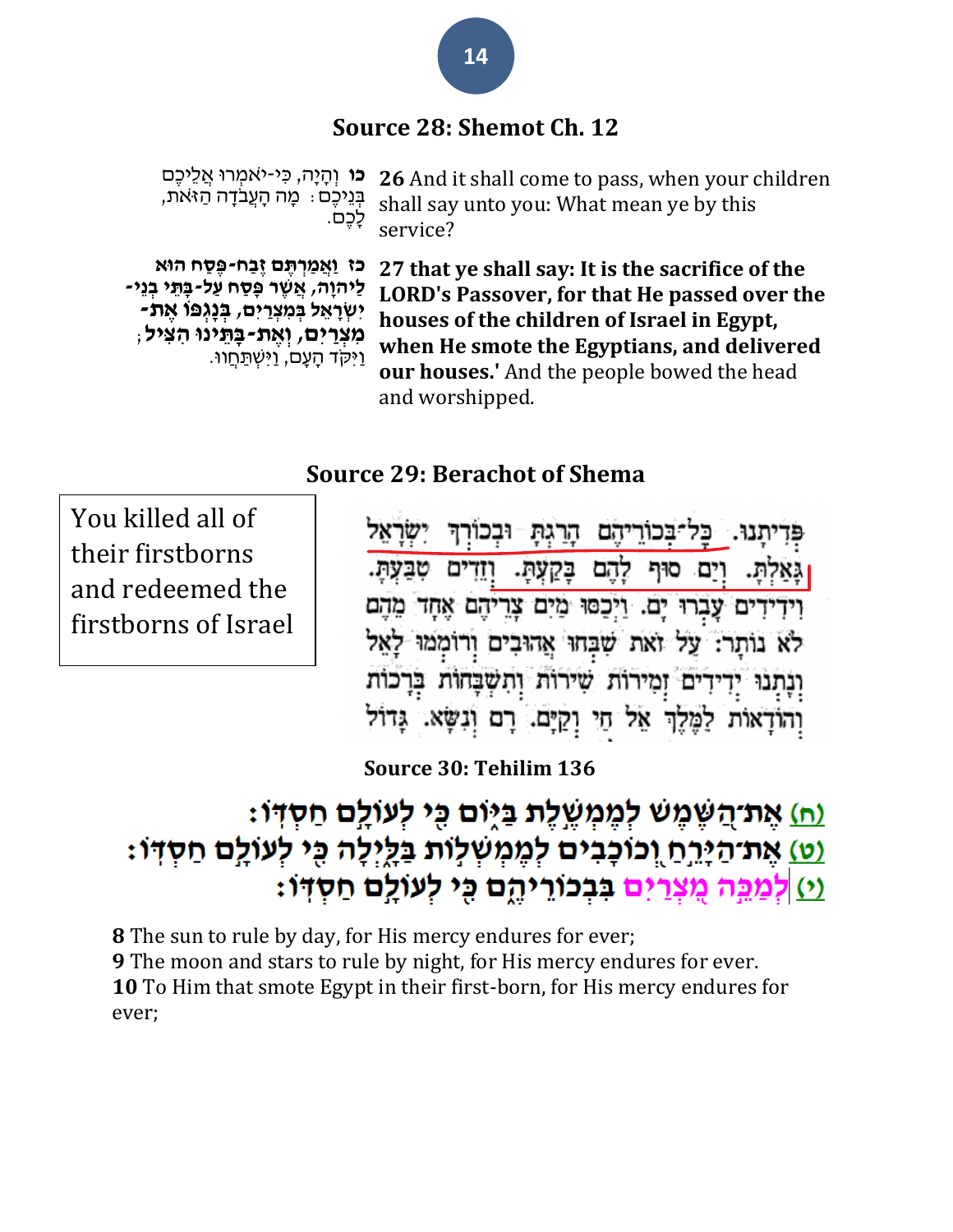### **Source 31: Rambam Hilchot Shemitta and Yovel 13:13**

ולא שבט לוי בלבד אלא כל איש ואיש מכל באי העולם אשר נדבה רוחו אותו והבינו מדעו להבדל לעמוד לפני יי לשרתו ולעובדו לדעה את יי והלך ישר כמו שעשהו האלהים ופרק מעל צוארו עול החשבונות הרבים אשר בקשו בני האדם **הרי זה נתקדש קדש קדשים** ויהיה י"י חלקו ונחלתו לעולם ולעולמי עולמים ויזכה לו בעה״ז דבר המספיק לו כמו שזכה לכהנים ללוים, הרי דוד ע"ה =עליו השלום= אומר י"י מנת חלקי וכוסי אתה תומיך גורלי. בריך רחמנא דסייען.

Not only the tribe of Levi, but any one of the inhabitants of the world<sup>[27](javascript:doFootnote()</sup>whose spirit generously motivates him and he understands with his wisdom to set himself aside and stand before God to serve Him and minister to Him and to know God, proceeding justly as God made him, removing from his neck the yoke of the many reckonings which people seek, he is sanctified as holy of holies.<sup>[28](javascript:doFootnote()</sup>God will be His portion and heritage forever and will provide what is sufficient for him in this world like He provides for the priests and the Levites.<sup>[29](javascript:doFootnote()</sup> And thus David declared [\[Psalms 16:5\]](http://www.chabad.org/16237#v5): "God is the lot of my portion; You are my cup, You support my lot."

## **Source 32: Rav Zechariah Tubi The Saga of the Birthright in Sefer Bereishit**

Several times throughout Bereishit the "birthright" theme repeats itself. We find that the eldest son is always losing his birthright in favor of his younger brother. 1. The younger Hevel received Hashem's favor, while Cain, the firstborn, was rejected, as it says: "To his offering He did not turn." (Bereishit 4:5)

- 2. Shem was chosen from among Noach's sons, though he was the youngest.
- 3. Yishmael, Avraham's eldest, loses his birthright in favor of Yitzchak.
- 4. Esav, Yitzchak's eldest, sells his birthright to Yaakov.
- 5. Menashe is Yosef's firsborn, yet Yaakov passes the birthright on to Efraim.

## **Source 33: Rabbi Joseph Dov Soloveitchik**

The Jewish concept of Bechora and the Egyptian concept are mutually exclusive. On the night of the fifteenth of Nissan, the Judaic concept of Bechora emerged victorious over the Egyptian concept. The main conceptual conflict between Paroh and Moshe and Israel and Egypt revolved around whether Bechora is a symbol of Kedusha or one of power.